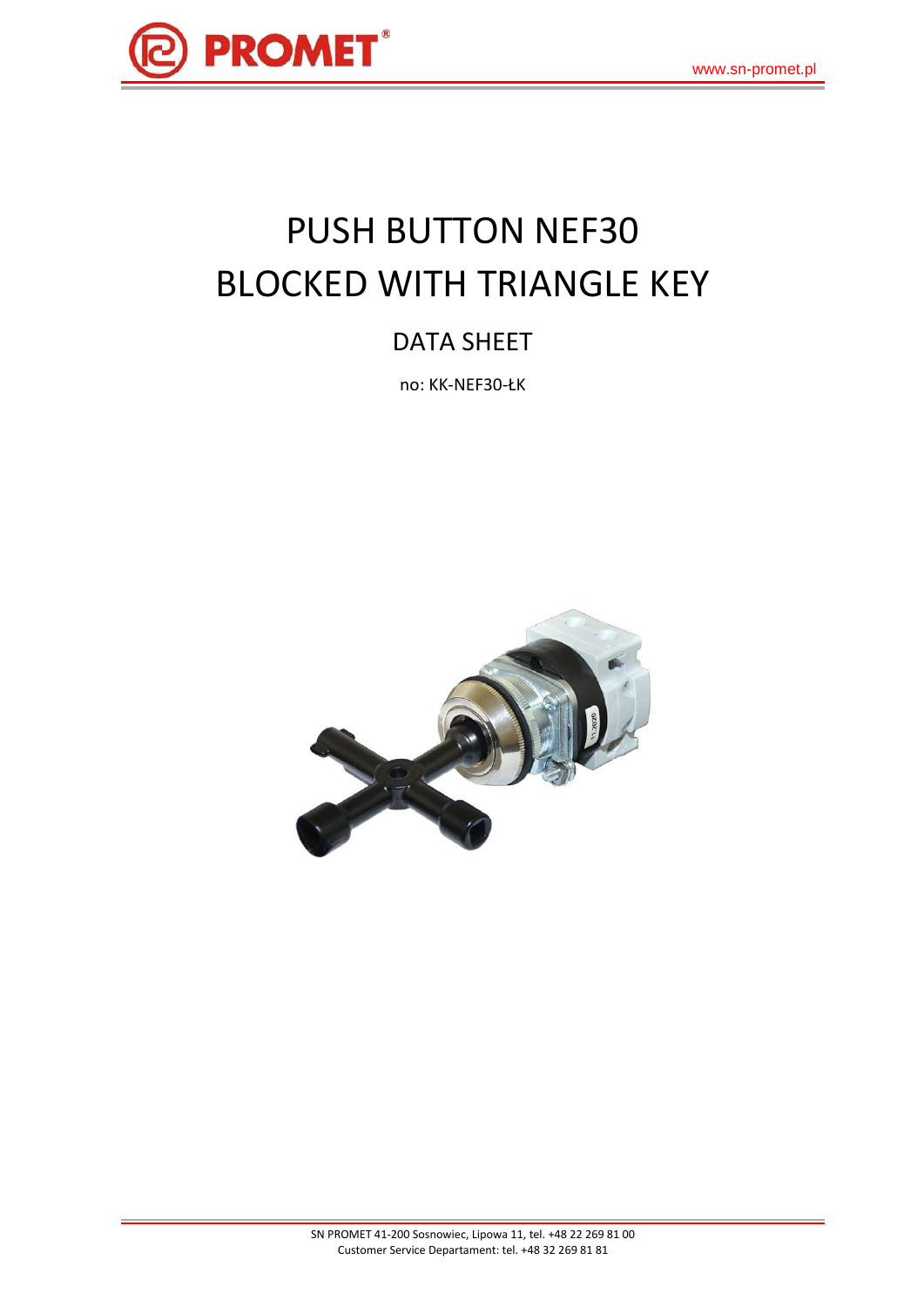

Push butons of NEF30 series blocked with triangle key 9 mm are intended for installation in standardized Ø30.5mm holes, in numerous types of control and signal equipment or directly into bodies of machines and equipment.

#### **TECHNICAL DATA:**

| Parameter                                                               | Value                     |
|-------------------------------------------------------------------------|---------------------------|
| Insulation rated voltage $U_i$ <sup>1)</sup>                            | 500V                      |
| Rated impulse withstand voltage U <sub>imp</sub>                        | 4kV                       |
| Rated thermal current Ith                                               | 10A                       |
| Rated switching current Ie for utilization categories:                  |                           |
| AC-21A - Resistive loads                                                |                           |
| AC-1 - Slightly inductive loads                                         | 10A                       |
| <b>Rated operational power</b>                                          |                           |
| AC-3 - Squirrel-cage motors, starting up and shutting down of motors in |                           |
| operation                                                               |                           |
| 1-phase: 220-240V                                                       | 1,5/8,5 kW                |
| 3-phases: 220-240V                                                      | 2,5 kW                    |
| 380-440V                                                                | 3,5/6,3 kW                |
| 500V                                                                    | 3,5 kW                    |
|                                                                         |                           |
| AC-23A - Commutation of motors and highly inductive loads               |                           |
| 1-phase: 220-240V                                                       | 1,7/9,6 kW                |
| 3-phases: 220-240V                                                      | 3 kW                      |
| 380-440V                                                                | 5,5/10 kW                 |
| 500V                                                                    | 5,5 kW                    |
| DC rated switching current DC, $I_e$ (with a single switching terminal; |                           |
| DC - 21A / DC - 22A; Resistive load / Shunt motors)                     |                           |
| <b>24V</b>                                                              | 10/8A                     |
| 48V                                                                     | 6/4A                      |
| <b>110V</b>                                                             | 1/0,3A                    |
| <b>220V</b>                                                             | 0,3/0,2 A                 |
| <b>Cross-section of connected conductors</b>                            | $0,5-2,5$ mm <sup>2</sup> |
| Protection class - under the desk part                                  | <b>IP20</b>               |
| Protection class - over the desk part                                   | <b>IP65</b>               |
| <b>Key angle</b>                                                        | 90° right                 |
| <b>Max desk thickness</b>                                               | 6 mm                      |
| <b>Mechanical life (cycles)</b>                                         | 3x10 <sup>5</sup>         |
| <b>Working temperature</b>                                              | $-30+55^{\circ}C$         |

1) In reality, if a particular network has a neutral earth conductor, overvoltage category III and level of environmental pollution 2; Ui=500V if level of environmental pollution is 3.